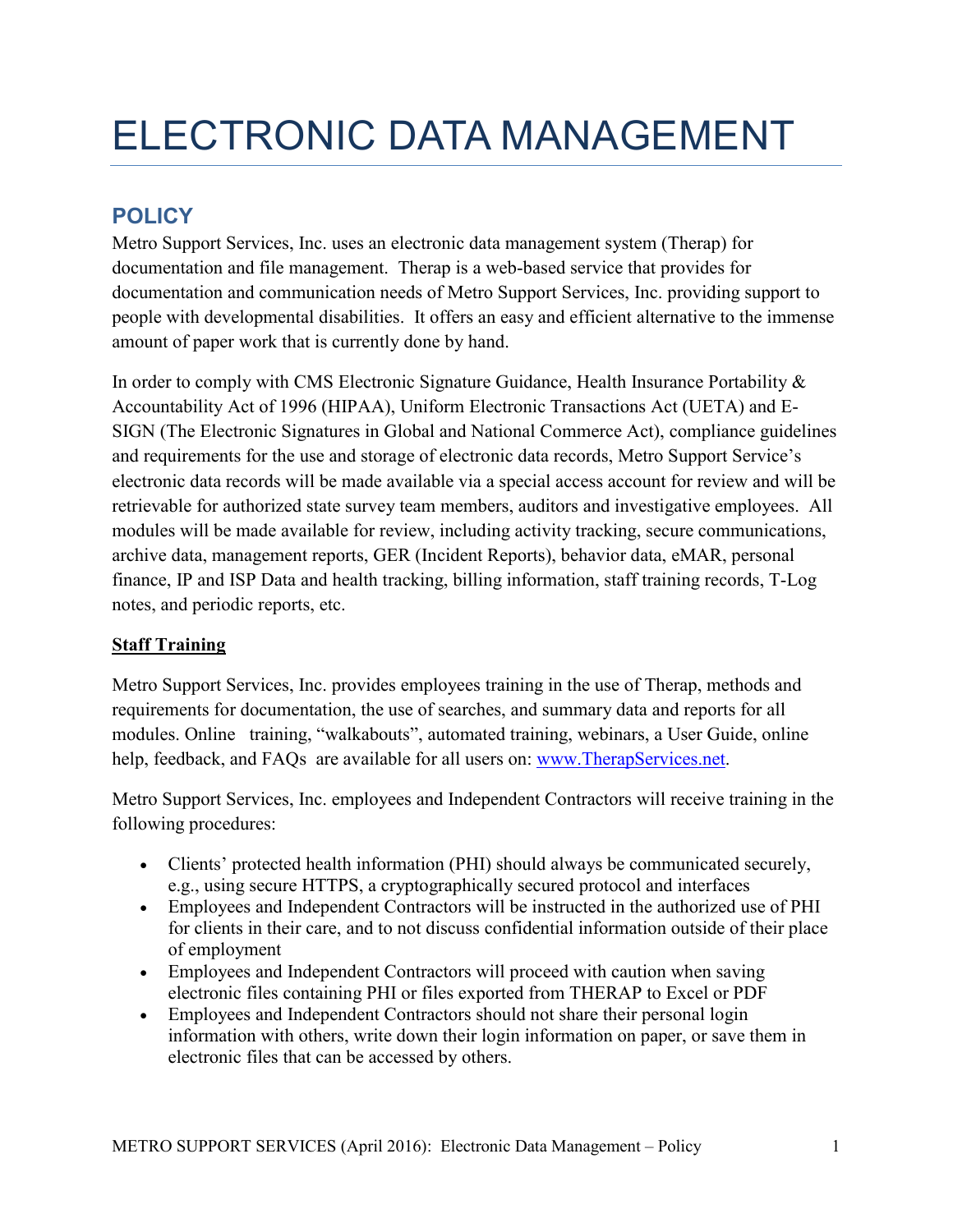- While accessing the system from a shared computer or a public place, employees and Independent Contractors should not leave the computer screen unattended, delete all information from those computers, including clearing caches, cookies and temporary files.
- Metro Support Services, Inc. employees and Independent Contractors are advised not to store data on personal computers, laptops, or other storage devices, and any files containing PHI should be deleted after the work has been completed. This however will not apply to documents scanned into Therap by employees as Metro Support Services, Inc. maintains all client information / data in agency.
- Management reports, behavior Information, nursing, summary reports and other reports containing PHI may be printed or copied for use as required for Metro Support Services, Inc. business, per Metro Support Services, Inc.policy, or as required by state or federal regulation

### **Therap Administrators**

Metro Support Service's Therap Administrators will be trained by Therap employees in the use and management of electronic data within the secure database. These selected Administrators are responsible for proper assignment of access privileges to users, setting up password policies, and activating/deactivating user accounts. Administrators will be required to have a clear understanding and sound knowledge of the various application capabilities and the underlying HIPAA regulations and E-sign policy, including:

- **Access Control:** Administrators are responsible for assigning proper roles and privileges to users to grant them access to systems while at the same time restricting access only to authorized information. Administrators are also responsible for updating these user access privileges assigned in accordance with changing job responsibilities and authority.
- **Implement Password Policy:** Administrators are able to set up and implement a suitable password policy for Metro Support Services, Inc.by specifying specific properties, including the minimum length, number of letters, digits, special characters required, and the policy regarding the password expiration periods. Metro Support Services, Inc. will not record, or inquire regarding employees' or Independent Contractors' passwords, or assign passwords to employees or Independent Contractors. Metro Support Services, Inc. may reset a temporary password at the request of employees or Independent Contractors who have been locked out of the system, however, employees and Independent Contractors will be asked to reset their temporary Therap System password immediately.
- **Managing User Accounts:** Administrators are responsible for creating and activating Therap accounts for employees and Independent Contractors and providing them with the required login information. Administrators will instruct new account holders to create passwords. If users forget their passwords, login names or provider codes, they will ask their Administrators for this information. (Therap Customer Support will not alter or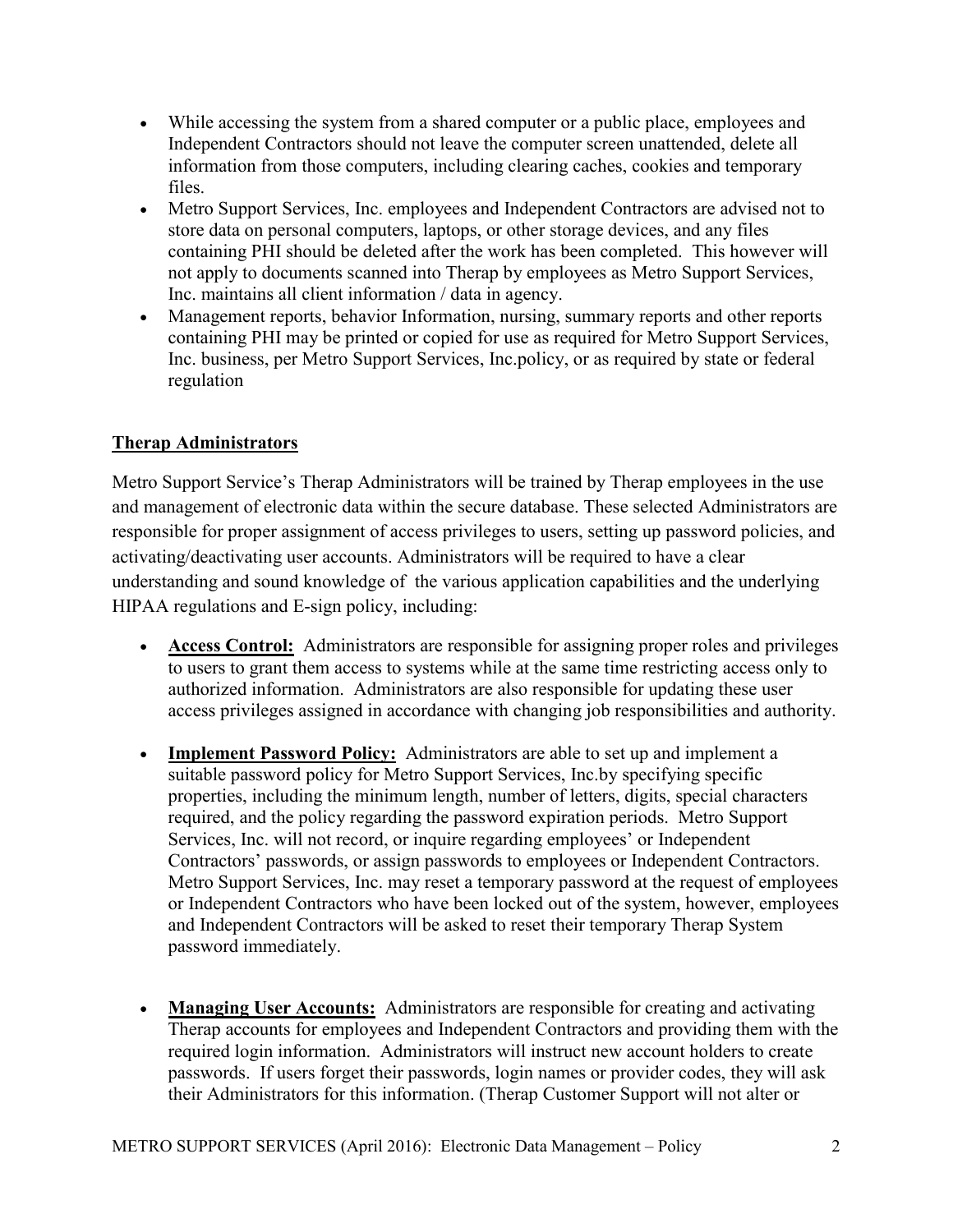supply users' login information, except for agency Provider Administrators.). Administrators may also disable employees' or Independent Contractors' user accounts when they terminate employment or contract, are on Administrative Leaves, or extended leaves.

- **Electronic Signatures:** Each employee or Independent Contractor shall choose a password of their choice to enable access to the system and to review activity tracking. The electronic signature tracks time and date stamps of all your entries within Therap. Employees and Independent Contractors shall NEVER give this password to any other employees or Independent Contractors. Violation of this policy may result in immediate disciplinary action.
- **Assignment of Roles and Caseloads:** Therap implements a multilevel access mechanism based on roles and clients. Metro Support Services, Inc.can specify the level of access available to particular users of the systems and grant permission accordingly. Administrators will assign users a specific list of roles for access privileges, as well as access to a specific caseload(s) of clients based upon their need to know, access, and level of responsibility.
- **Tracking User Activities:** Administrators are able to track users' activities by using the Therap Activity Tracking module. The module is equipped with the capability to record and report on activities of all user accounts. The Activity Tracker will record all users accessing the system, including, time, date, login name, user name, IP address, and all activities, including viewing of information, creation or modification of any and all data or records. Administrators with this role or option can detect any attempts to breach the system security (failed login attempts) or other misuse. The Therap system is monitored by security systems and Therap employees for unusual activity. As needed, Therap services will provide training and support materials for Administrators to learn about these and other HIPAA compliant Therap features.

#### **Message Integrity**

All communications between end users' browsers and the Therap application are carried over HTTPS, a cryptographically secured protocol. No third parties can modify the data transferred or modify the data stored in Therap without going through the application. The data is stored in multiple secured locations, guaranteeing its safety from natural and manmade disasters.

• **Secure Sockets Layer (SSL**): SSL is the international standard used to ensure protection of data during transmission over the internet. SSL provides endpoint authentication and communications privacy over the Internet using cryptography. The protocols allow client/server applications to communicate in a way which is designed to prevent eavesdropping, tampering and message forgery. Called communications from users to the Therap system use SSL, and thus are secure during transmissions.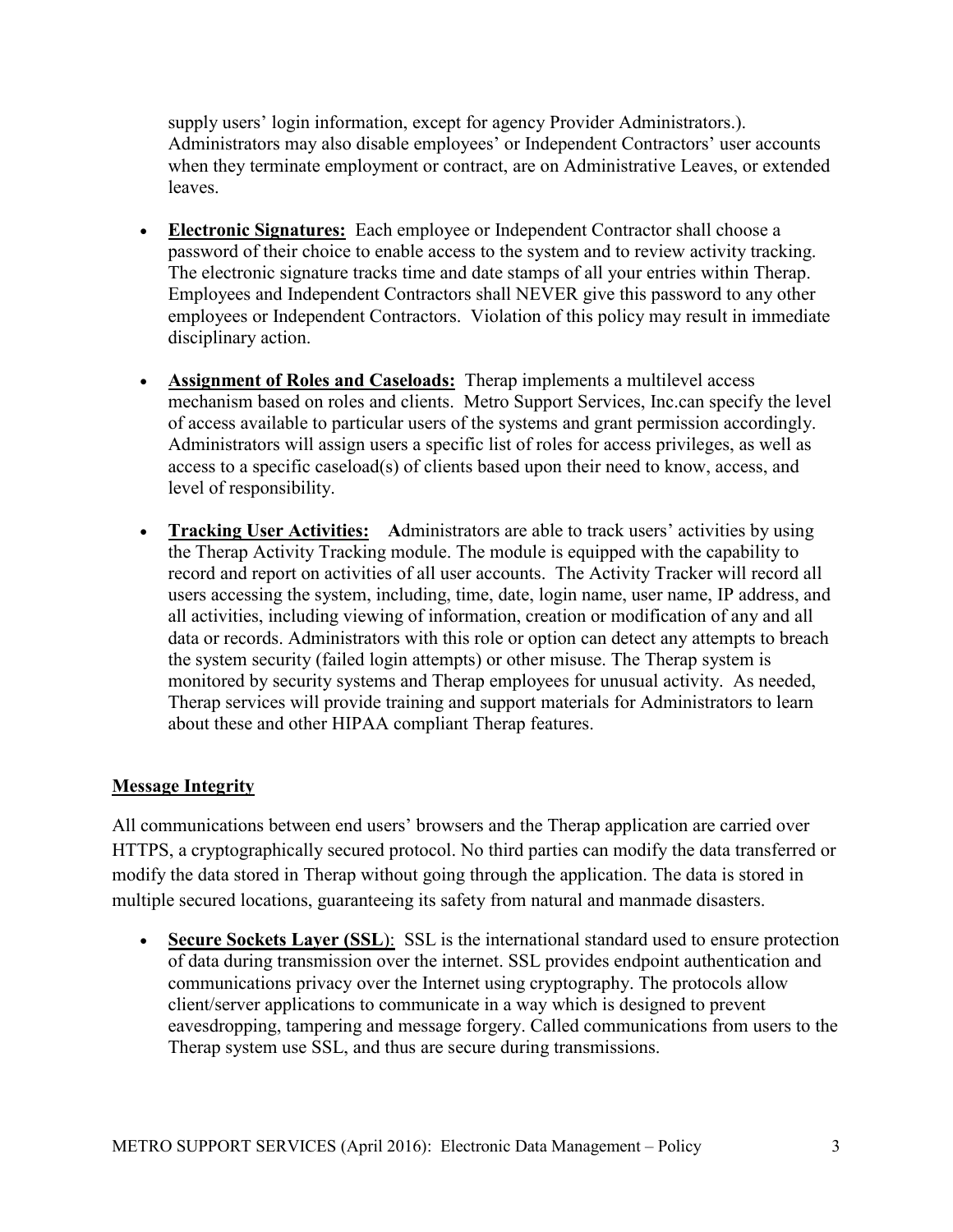- **Non Repudiation:** As data is stored securely no users can access the data without proper privilege and audit trail (activity tracking), and no users can deny the association of their identity with documents stored in Therap. *Initial*
- **User Authentication:** All users, including Therap employees, must authenticate with a unique login name and a secret password to gain access to the system.
- **Session Expiration:** Therap has a session expiration mechanism such that a session expires when a user has not used the system (i.e., has not hit any key on the keyboard or clicked on a button on the form) for half an hour. The system displays a countdown message for 5 minutes before the session actually expires. If users want to resume work, they can cancel the expiration by simply clicking a button on the countdown message. This is a security feature which prevents unauthorized personnel from using their login in cases where users may have left the program without logging out.
- **Altering over Non-Secure Media:** The Therap system assures that no PHI is transmitted over media, including email, text messaging, paging, while still providing a flexible alerting mechanism. For example, users may configure their notification properties to receive email or text messages that would let them know about critical incident reports being filed without revealing any PHI. When secure media, such as SComm and FirstPage, are used for alerting, the system allows PHI, such as clients' names to be included.
- **Secure Communications:** The use of Secure Communication in sharing of sensitive information is strictly confidential. Any unauthorized sharing of such information may be considered a breach of confidentiality.
- **Clear to Zero:** All employees and Independent Contractors are required to clear the FirstPage or Dashboard of all numbers in their Therap accounts at the beginning of their shifts. Employees' and Independent Contractors' FirstPage or Dashboards can be cleared by opening and reading all information contained in these links. Employees and Independent Contractors are responsible for all information contained in these communications. The Therap system does record that these items have been viewed and acknowledged by employees and/or Independent Contractors. *Initial*
- **Printable Format or Record Access:** Information contained in Therap is printable and can be reproduced, upon request, for any quality monitor, licensing employees, survey teams, auditors, or guardians.
- **Readily Accessible:** Therap will be accessible, upon request, to any authorized person including licensing employees, investigators, surveyors, auditors, and monitors, twentyfour hours per day. Metro Support Services, Inc. Administrators can provide immediate and complete access to the clients' electronic records to authorized personnel through online access and remote approval. The list of Metro Support Services, Inc.Administrators is available under each user's "My Account" section located on their FirstPage or Dashboard.